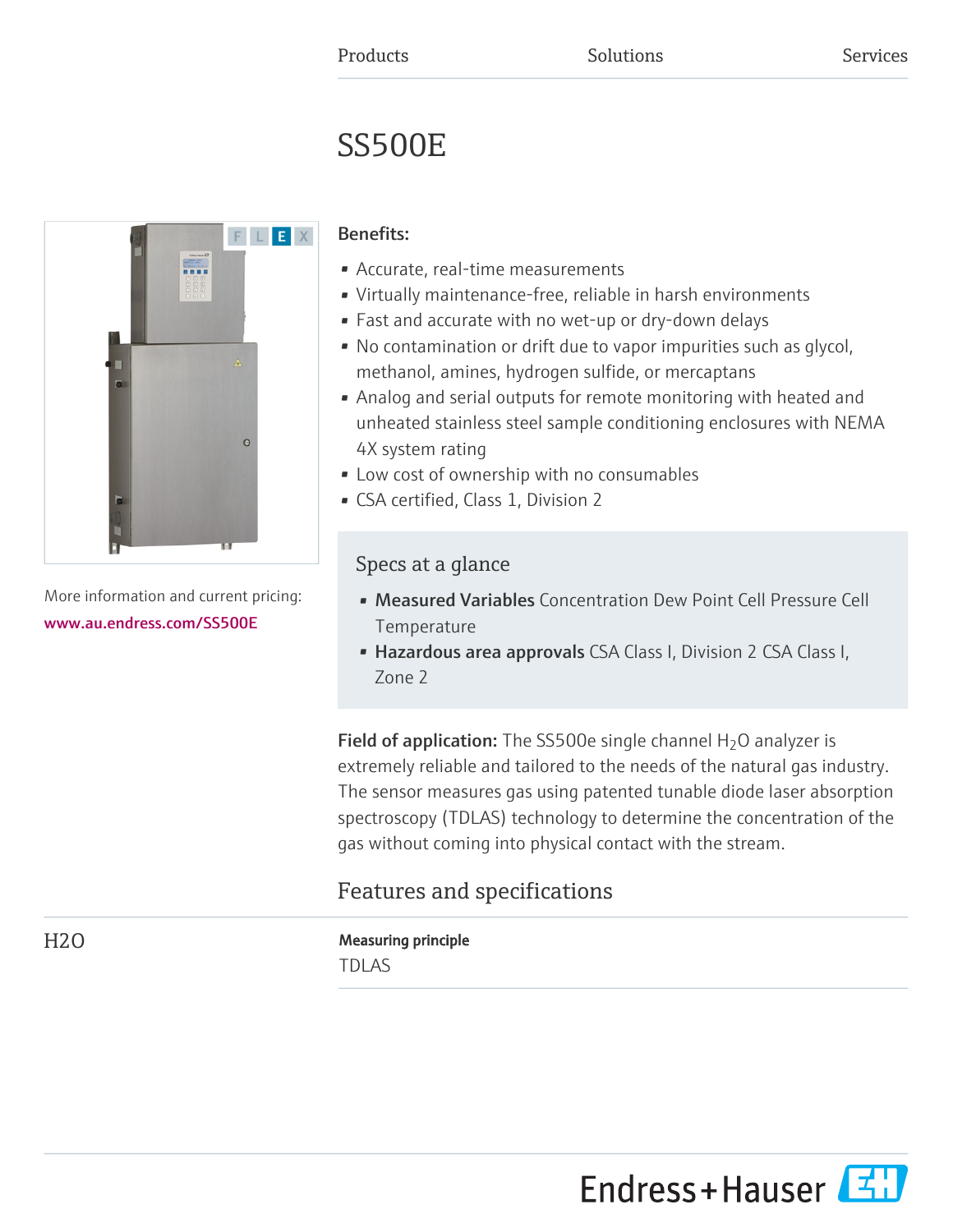#### H<sub>2</sub>O Product Headline

An economical gas analyzer for moisture (H2O) in the natural gas industry. The sensor measures gas using Tunable Laser Diode Absorption Spectroscopy (TDLAS) to determine the concentration of the gas without coming into physical contact with the stream. Includes a heated enclosure for the sample conditioning system. Option of a simple sample conditioning system to reduce complexity of the analyzer.

#### Channels

1

#### Analyte and Measurement ranges

H2O (Moisture): 5-422 to 5-2110 ppmv

#### Measured Variables

Concentration Dew Point Cell Pressure Cell Temperature

#### Ambient Temperature range

-20 to 50°C (-4 to 122°F) Optional: -10 to 60°C (14 to 140°F)

#### Operating Pressure range

Inlet Pressure: 140-350 kPa (20-50 psig) Sample Cell: 700-1400 mbara or 700-1700 mbara (optional)

#### Analyzer Wetted materials

316L Stainless Steel FKM O-Rings Glass